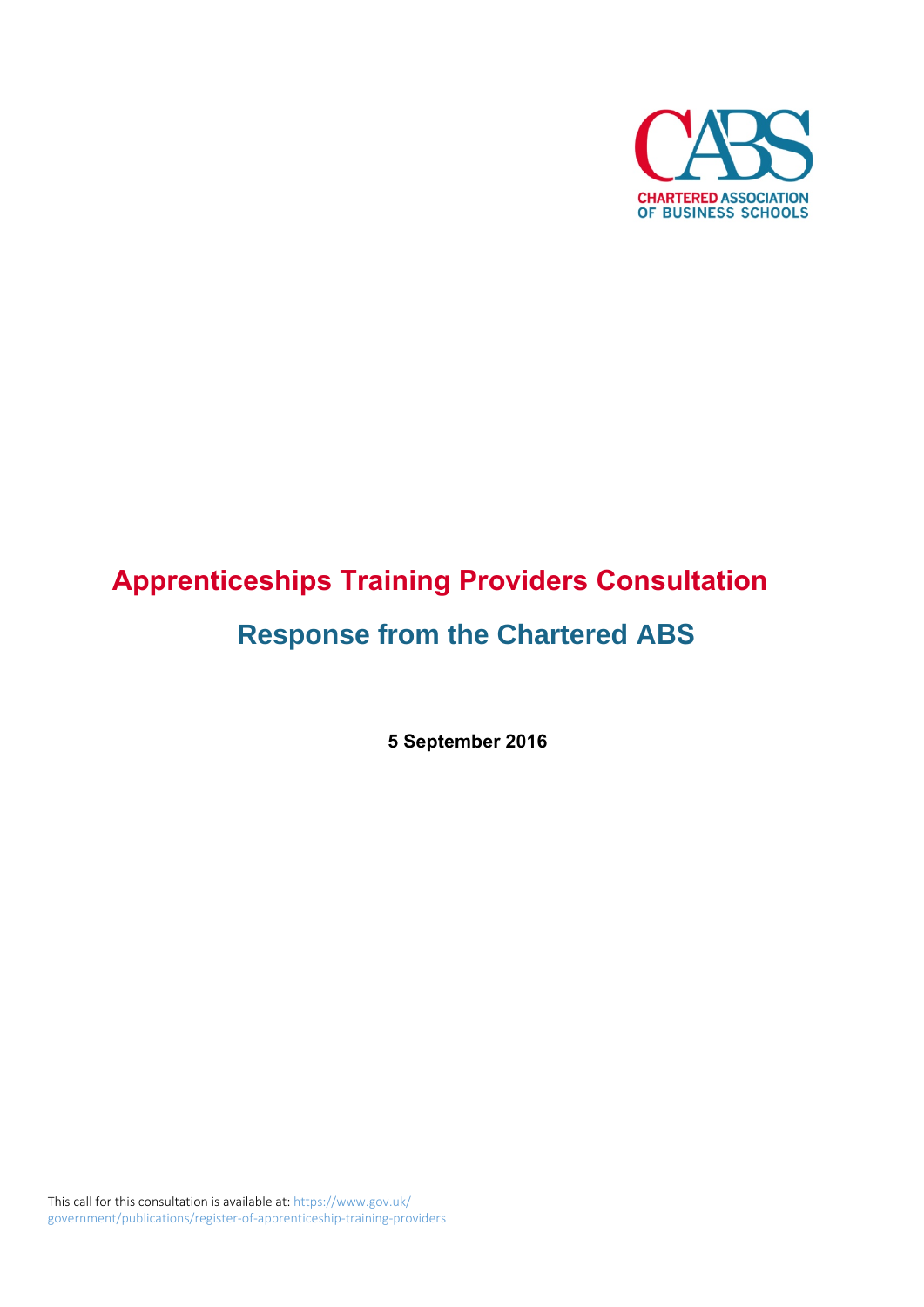# **Apprenticeship Training Providers**

## **Survey: Register of Apprenticeship Training Providers**

**The Skills Funding Agency plans to create a Register of Apprenticeship Training Providers (RoATP), recognising that a successful employer-led apprenticeship system must be underpinned by a high quality, flexible and responsive provider base. Training providers must apply to join the RoATP if they want to deliver apprenticeships to any employer from May 2017. The RoATP will provide a level of assurance to employers, but employers will also want to assure themselves that a provider is suitable to deliver their apprenticeship training.**

**Our plans for the RoATP have been informed by our consultation with employers, providers and other stakeholders. We would like to thank these consultees for their valued contributions.**

**This survey provides an opportunity to comment on our proposals for the RoATP. We will use your comments to hone the final details before we open the Register for applications in the autumn.**

**We have published our [proposals for the RoATP](https://www.gov.uk/government/publications/register-of-) for your information**

### **There are 14 questions in this survey.**

**1. What is the name of the organisation or business you are representing?** Chartered Association of Business Schools

### **2. Are you responding:**

- $\circ$ as an individual?
- $\circ$ on behalf of the organisation listed above?

#### **3. Do you agree with the proposal that all organisations wanting to deliver apprenticeship training must apply to the new RoATP, and that they must directly deliver some apprenticeship training themselves? In what instances do you think it might it be difficult to move to this and why?**

We agree that there should be one register that includes all providers, so far as is practicable. However, it seems nonsensical to require all those currently approved on the ROTO to have to re-apply again. Equally it would be more sensible and economical to require periodic rather than annual re-applications for those institutions already regulated by either Ofsted or the QAA.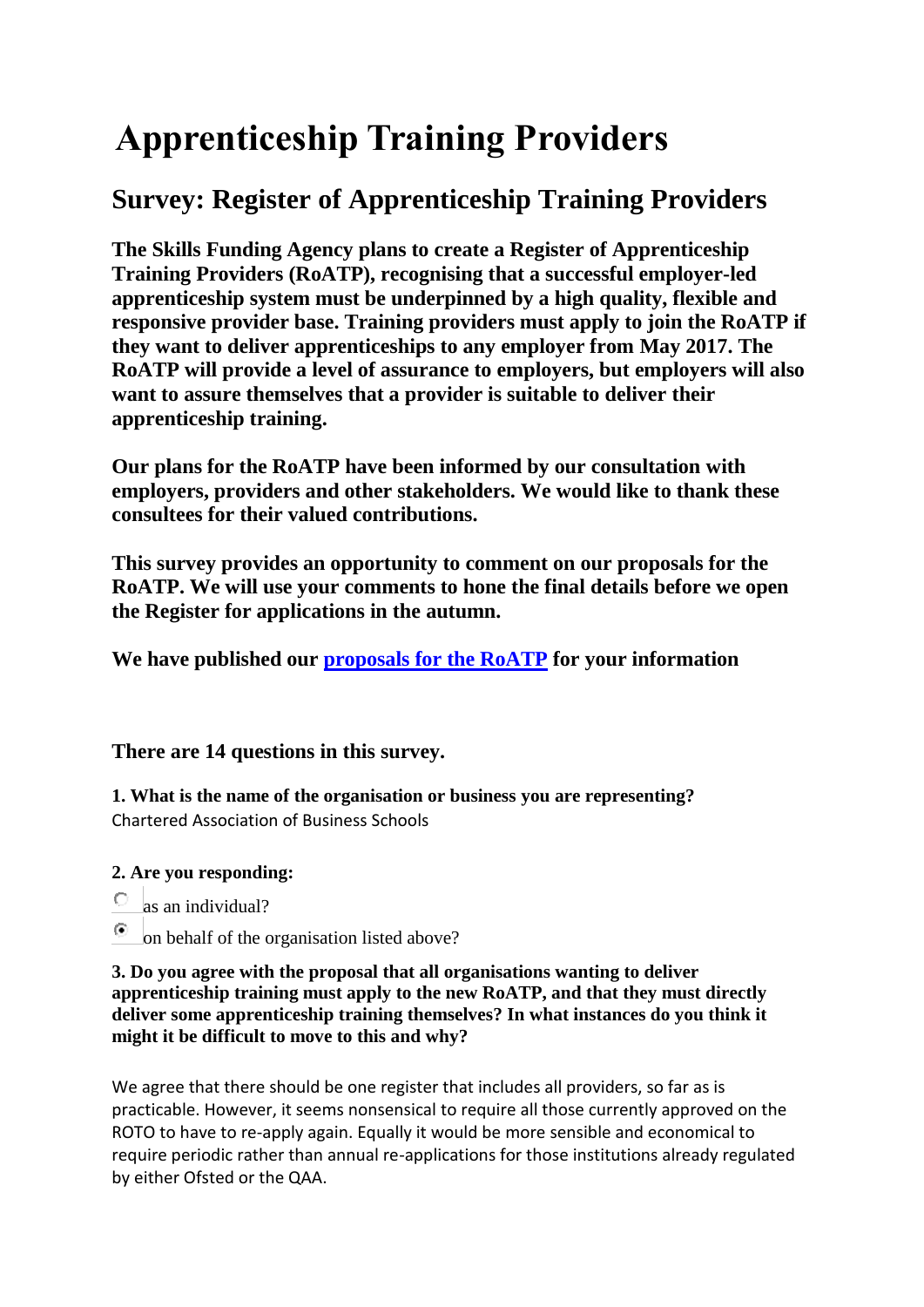#### **4. Do you agree with the proposition that sub-contractors and supporting providers should be limited to delivering significantly less than half of each apprentice's training and therefore receiving significantly less than half of the agreed price for each apprenticeship?**

Limiting sub-contracting is viewed to be a good thing, to prevent spiraling costs and poor performance.

#### **5. Do you agree that this proposition should apply to all providers, including employerproviders wishing to act as a supporting/sub-contracted provider to a main provider?**

As far as possible that there should be one system applicable to all suppliers. It is important for the reputation and success of apprenticeships that there are no loopholes or inconsistencies.

#### **6. What merit is there of having a separate 'supporting' application route for providers who only have capacity and capability to deliver parts of apprenticeships on a small scale, in support of the main provider's delivery?**

As far as possible that there should be one system applicable to all suppliers. It is important for the reputation and success of apprenticeships that there are no loopholes or inconsistencies.

#### **7. Do you agree with the proposal for a separate application route for employers wishing to deliver to their own staff?**

As far as possible that there should be one system applicable to all suppliers. It is important for the reputation and success of apprenticeships that there are no loopholes or inconsistencies.

#### **8. Do you agree with our proposals for the financial health test? If not, in what areas would you suggest we amend our approach?**

This seems very sensible, although use should be made of other agencies already carrying out this analysis, for example Ofsted and QAA.

#### **9. What specific questions should we ask providers to determine whether they are a high quality apprenticeship training provider?**

No comment

**10. What evidence of quality, capacity and capability should organisations who are newly established, have no previous experience of delivering apprenticeships or do not have an Ofsted inspection or a review from the Quality Assurance Agency for Higher Education (QAA) on record be asked to provide?**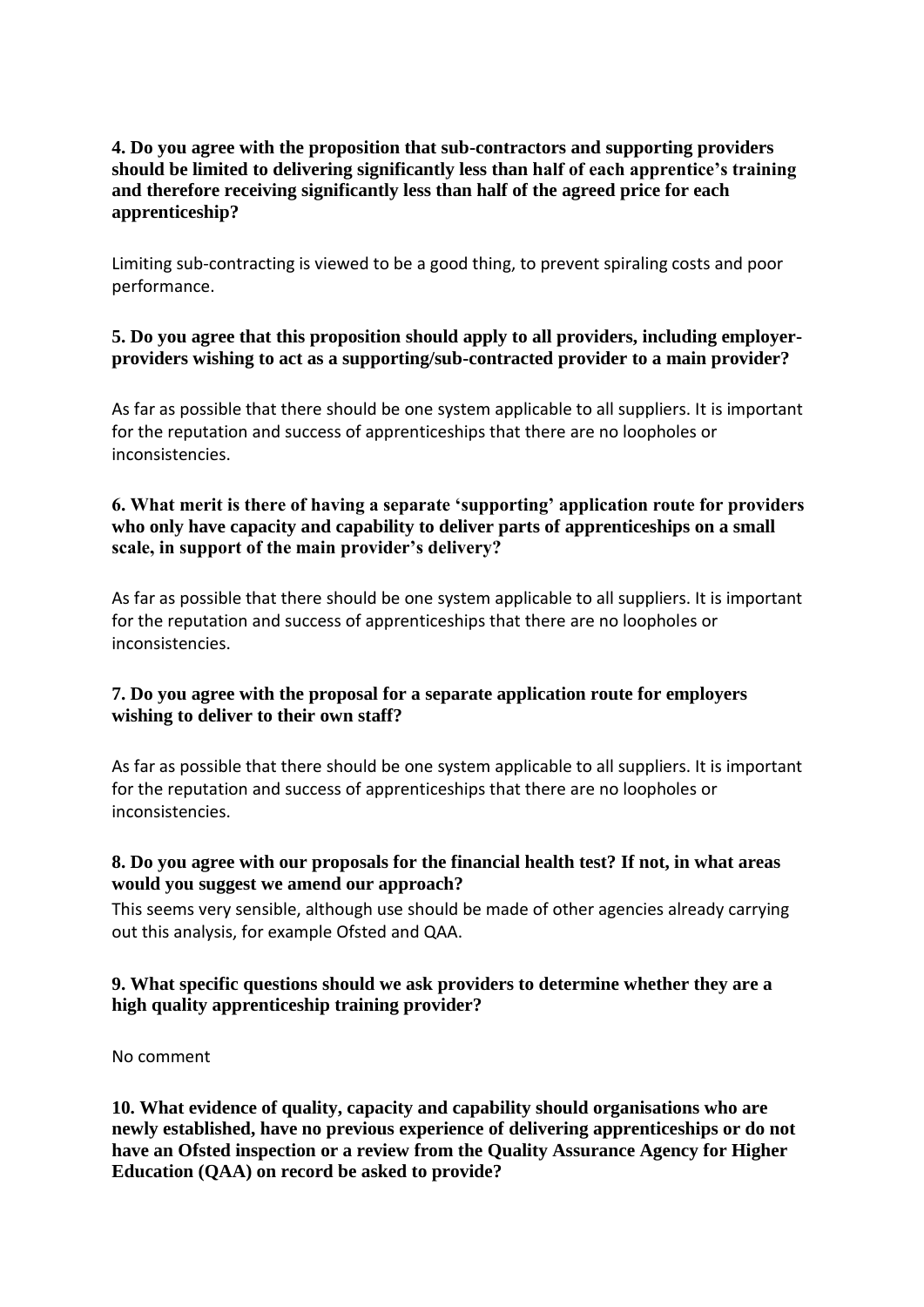There needs to be a strict quality assurance regime. This can make use of either Ofsted or QAA. There needs to be some external quality assessment regime to ensure that there is a consistency in the standard of provision between the different types of providers.

#### **11. How do we ensure there is sufficient, high quality apprenticeship provision for all employers to access through this register process?**

The first concern should be to ensure that all employment areas are covered. Currently this is not the case.

#### **12. Do you agree with our proposal to open the RoATP four times a year? If not, how often should it be open and why?**

We would recommend an open system so that new providers can be added as and when they are ready. This is especially important in the initial stages when the government is trying to drive support for apprenticeships.

#### **13. Are there any 'unintended consequences' of our planned approach and, if so, what are they and how can we avoid them?**

No comment

#### **14. Do you have any final comments about our planned approach?**

Many business schools are at the forefront of higher and degree apprenticeship provision and are keen to support the model. There are ways the systems could be improved to ensure the future success of apprenticeships:

1. currently some degree apprenticeship standards are produced and approved without any involvement of the HEIs. This can result in unworkable programmes. For degree apprenticeships there should be a requirement for 'training' delivery partners to be involved in formulating the standards.

2. Systems at the moment seem to be constructed with FE 'training' providers in mind. A redesign is recommended to take account of HE systems.

3. End point assessments are causing considerable concern. It seems that some organisations are seeing EPA as a money making scheme, while offering little additional value. EPAs should have a charging cap to prevent this and any increase in fees should require convincing reasoning and not just "because we can". Second, consideration should be given to the assumed risk involved in HEIs being able to perform EPA. It is quite difficult to understand why there should be a £9,000, for example, charge for an end point assessor to determine that the degree an HEI has awarded and the skills gained through the employer, are legitimate.

4. There is an urgent request for the gov.uk pages to be updated and kept up to date, and for the information to be made clearer. There should, for example, be a list of Expressions of